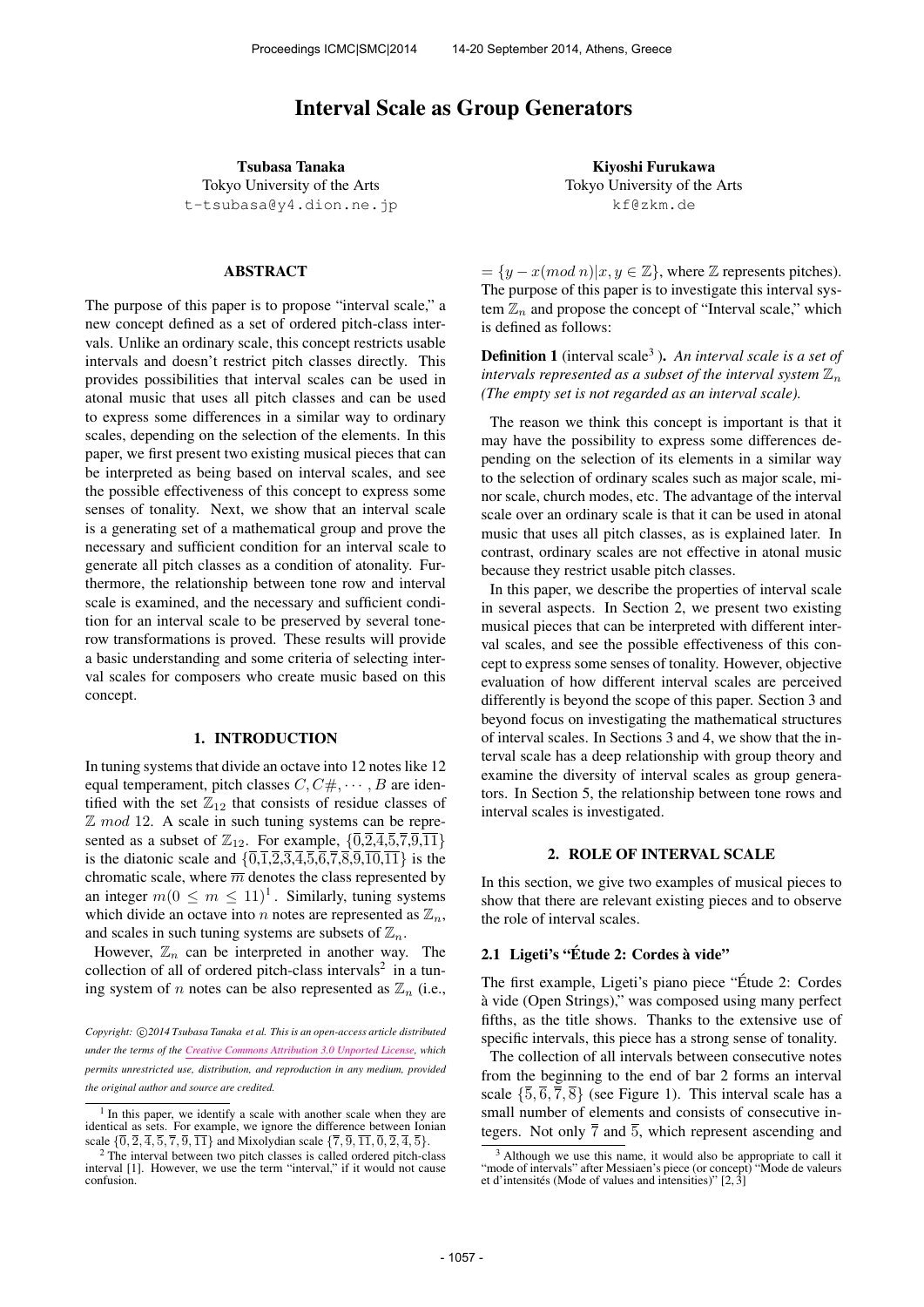

Figure 1. The opening of Ligeti's "Étude 2: Cordes à vide." The numbers denote intervals between consecutive notes in unit of semitone. [4]

descending perfect fifths, respectively, but also the neighboring intervals  $\overline{6}$  and  $\overline{8}$  are used in this fragment. This enables the melodies to deviate a little from the movement of fifths and provide variety to the melodic movements.

Concerning the constitution of pitch classes (scale), however, all of 12 pitch classes appear by the end of the second slur of the right hand part. Therefore, this fragment can be interpreted as being based on the chromatic scale.

However, the sonority of this piece is different from ordinary pieces that use twelve tones. This specificity would be well explained by the gap between the size of scale and that of interval scale. We can consider that the few elements in the interval scale is associated with the large bias of sonority, and that the interval scale plays a role to mediate atonality and a sense of tonality.

# 2.2 Berg's "Violin Concerto"

The next example is the twelve-tone row of Berg's "Violin Concerto" (Figure 2).



Figure 2. 12-tone row of Berg's "Violin Concerto." [5, 6]

The regularity of this tone row is easy to find. The major 3rd and minor 3rd appear early, and the last three intervals are two semitones. The collection of these intervals forms an interval scale  $\{\overline{2}, \overline{3}, \overline{4}\}$ . These intervals are closely related to tonal music. The intervals  $\overline{3}$  and  $\overline{4}$  are constituent of major and minor triads, and  $\overline{2}$  is one of the most important melodic intervals in tonal music. In spite of his use of twelve-tone technique, Berg is famous for pieces that hold some sense of tonality [7]. These intervals would be a good explanation for the sense of tonality in this piece.

Although the sonority of this tone row (or this piece) and the selection of intervals are different from Ligeti's example, these examples share common properties: (1) all of 12 pitch classes appear; (2) the interval scales have only a small number of elements; and (3) the elements in the interval scales are consecutive integers. Are these occurring accidentally or inevitably? These questions are discussed in the later chapters.

The tone row of this piece is a significant contrast to the "all-interval series," which is a twelve-tone row that has all types of intervals except for  $\overline{0}$ . All-interval series can be interpreted that its interval scale is  $\{\overline{1}, \overline{2}, \overline{3}, \overline{4}, \overline{5}, \overline{6}, \overline{7}, \overline{8}, \overline{9}, \overline{10}, \overline{4}\}$   $\overline{11}$  and that the sense of tonality is excluded systematically by avoiding the bias of intervals as well as that of pitches. This contrast indicates that there is a freedom of selecting intervals in a tone row. We can consider that the use of an interval scale in a tone row is to organize the character of sonority by utilizing this freedom, and that the interval scale plays a role to coordinate atonality and a sense of tonality, which are seemingly contradictory properties.

#### 3. ALGEBRAIC STRUCTURE

In the previous section, we presented existing musical pieces and showed their common characteristics and the possible effectiveness of interval scales. The next problem is how to select appropriate interval scales to compose new pieces. Before dealing with this problem, we examine the mathematical structure of the interval scales and  $\mathbb{Z}_n$ .

### 3.1 Additive Operation of Intervals

As is mentioned in Section 1, a tuning system like  $n$ -equal temperament and its interval system are  $\mathbb{Z}_n = \{\overline{0}, \overline{1}, \cdots, \}$  $\overline{n-1}$ .  $\mathbb{Z}_n$  is not just a set, but it has an algebraic structure, a group in which the additive operation of two given elements is defined. This additive operation is naturally understood as the addition of intervals. For example, " $\overline{2}$  +  $\overline{10} = \overline{0}$ " means "two semitones + ten semitone equals an octave." However, if the same addition is interpreted as an addition of two pitches, the meaning can not be understood naturally. This is the same with the time: Although we would think "2 o'clock plus 2 o'clock equals 4 o'clock" is meaningless, we would find meaning in "two hours plus two hours equals four hours." Therefore, we find more interest in the intervals system  $\mathbb{Z}_n$  than in the tuning system  $\mathbb{Z}_n$  from the viewpoint of group theory.

# 3.2 Interval Scale as Group Generators

Let's confirm the definition of group [8]:

Definition 2 (Group). *Let* G *be a set in which an operation "*·*"* for all  $a, b \in G$  *is defined and*  $a \cdot b$  *is also contained in* G*.* G *is a group if it satisfies the following three axioms:*

- *1.* Associativity:  $\forall a, b, c \in G, (a \cdot b) \cdot c = a \cdot (b \cdot c)$ .
- 2. Identity element;  $∃e ∈ G$  such that  $∀a ∈ G$  ae =  $ea = a$ .
- *3. Inverse element:*  $\forall a \in G$ ,  $\exists b \in G$  *such that*  $a \cdot b =$  $b \cdot a = e$ .

The interval system  $\mathbb{Z}_n$  with the additive operation of intervals "+" satisfies these axioms.  $\overline{0}$  is the identity element and  $\overline{n-a}$  is the inverse element of  $\overline{a}$ . This inverse element is denoted by  $-\overline{a}$ .

If  $H$  is a subset of a group  $G$  and it is also a group,  $H$ is called a subgroup of  $G$ . The number of elements of  $G$ is called the order of  $G$ . If a set  $G$  satisfies the definition except for the second and third conditions, G is called a semigroup [9]. A semigroup is not required to have an identity element and inverse element. If  $H$  is a subset of a semigroup  $G$  and it is also a semigroup, it is called a subsemigroup of G.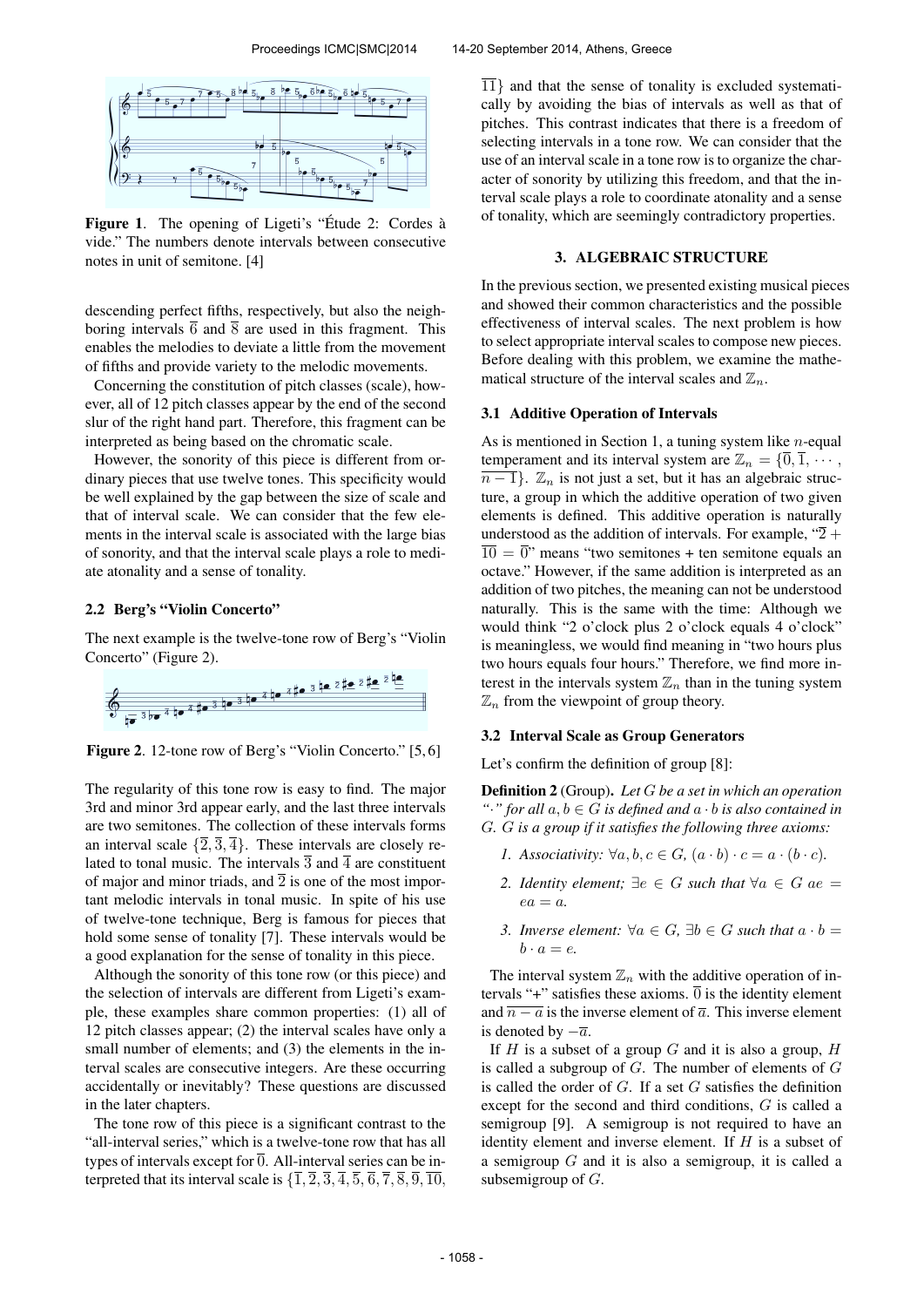Definition 3 (Group Generators). *Let* G *be a group and* S *be a subset of* G*. The smallest subgroup of* G *that contains* S *is called the group generated by* S *and it is denoted by*  $S > S$  *is called a generating set (generators) of*  $S > S$ .

Using "+" as the notation of the operation,  $\langle S \rangle$  can be also expressed by the following equation:

$$
\langle S \rangle = \{ \epsilon_1 s_1 + \epsilon_2 s_2 + \dots + \epsilon_r s_r | s_j \in S, \epsilon_j = \pm 1, r \in \mathbb{N} \}. \tag{1}
$$

This means that every element of  $\langle S \rangle$  can be expressed as the combination of the elements of S and their inverses.

Similarly, generators of a semigroup can be defined as follows:

Definition 4 (Generators of semigroup). *Let* G *be a semigroup and* S *be a subset of* G*. The smallest subsemigroup of* G *that contains* S *is called the semigroup generated by* S *and it is denoted by* ≪ S ≫*.* S *is called a generating set (generators) of*  $\ll S \gg$ .

Using "+" as the notation of the operation,  $\ll S \gg$  can be also expressed by the following equation:

$$
\ll S \gg = \{s_1 + s_2 + \dots + s_r | s_j \in S, r \in \mathbb{N}\}.
$$
 (2)

This means that every element of  $\ll S \gg$  can be expressed as the combination of the elements of S. The difference of generators of a group and semigroup is whether the inverse elements are used or not.

Creation of melodies based on interval scales is directly related to the manner semigroups are generated without using inverse elements, as in Equation 2. Figure 3 shows the process of creating multiple melodies using the same interval scale. In this figure, the elements of interval scale



Figure 3. Two melodies based on the same interval scale  $\{\overline{2}, \overline{6}\}$  (the red and blue paths) and the semigroup generated by it  $\ll \{\overline{2}, \overline{6}\} \gg = \{\overline{0}, \overline{2}, \overline{4}, \overline{6}, \overline{8}, \overline{10}\}$  (black dots).

 $\{\overline{2}, \overline{6}\}$  (this corresponds to S in Equation (2)) are freely selected and sequentially added. Equation (2) can be interpreted as the process that the collection of all pitch classes (intervals from the reference point  $\overline{0}$ ) that can appear in the process of making all possible melodies (paths) from an interval scale forms a semigroup. The interval scale is a set of generators of this semigroup. The examples of Ligeti and Berg can be reinterpreted as the processes of sequentially generating  $\mathbb{Z}_n$  as a semigroup from the interval scales  $\{\overline{5}, \overline{6}, \overline{7}, \overline{8}\}$  and  $\{\overline{2}, \overline{3}, \overline{4}\}$ , respectively.

From comparing Equation (1) and (2), we see that  $\langle S \rangle$ is a bigger set than or equal to  $\ll S \gg$  in general. However, if  $I_n$  is an interval scale of  $\mathbb{Z}_n$ ,  $\lt I_n$   $>$  and  $\ll I_n$   $\gg$ are indeed the same set, as proved in the next proposition. An interval scale of  $\mathbb{Z}_n$  is denoted by  $I_n$  hereafter.

**Proposition 1.** *The semigroup*  $\ll I_n \gg$  *is identical with the group*  $\langle I_n \rangle$ *.* 

*Proof.* As is mentioned in the next section,  $\mathbb{Z}_n$  is a cyclic group of order  $n$ . By the definition of a cyclic group, any element of  $\mathbb{Z}_n$  s satisfies  $ns = e$ . Because  $(n - 1)s + s =$  $ns = e$ ,  $(n - 1)s$  is the inverse of s. If  $s \in \langle \langle I_n \rangle \rangle$  then  $(n-1)s \in \langle \langle I_n \rangle \rangle$  because of Equation (2). Therefore,  $\langle \langle I_n \rangle \rangle$  contains  $-s$ . Therefore, any element of  $\langle I_n \rangle$ can be expressed as an element of  $\langle \langle I_n \rangle \rangle$ , i.e.  $\langle I_n \rangle \subseteq$  $\langle \langle I_n \rangle \rangle$ . Conversely, it is obvious that  $\langle I_n \rangle \supset \langle \langle I_n \rangle \rangle$ because of Equation (1) and Equation (2).  $\Box$ 

From this proposition, the semigroup  $\langle \langle I_n \rangle \rangle$  can be regarded as a group, and  $I_n$  can be regarded as the group generators. This also means that a melody can revisit to any points that are already visited using inverse elements that exist in  $\langle \langle I_n \rangle \rangle$ .

### 3.3 Circle of Fifth and Cyclic Group

 $\mathbb{Z}_n$  has *n* elements and all of these elements are expressed by additions of a semitone  $\overline{1}$  like  $\overline{1}$ ,  $\overline{1}+\overline{1}=\overline{2}$ ,  $\overline{1}+\overline{1}+\overline{1}=\overline{3}$ ,  $\cdots, \overline{1}+\overline{1}+\cdots+\overline{1}=\overline{n}=\overline{0}$ . The last one, *n*-times addition of  $\overline{1}$ , returns to  $\overline{0}$ . Like this group, a group that consists of the elements generated by only one element  $q$  is called a cyclic group and denoted by  $\langle q \rangle$ .

In general, a generator of a cyclic group is not unique. For example, another generator of  $\mathbb{Z}_{12}$  is the perfect fifth  $\overline{7}$ . It generates all of  $\mathbb{Z}_{12}$  like  $[0, \overline{7}, \overline{2}, \overline{9}, \overline{4}, \overline{11}, \overline{6}, \overline{1}, \overline{8}, \overline{3}, \overline{10}, \overline{5}, \overline{0}].$ This sequence is the so-called circle of fifth. However, if we take whole tone  $\overline{2}$  as a generator, the sequence contains only even numbers like  $[0, \overline{2}, \overline{4}, \overline{6}, \overline{8}, \overline{10}, \overline{0}]$  and only a subgroup  $\{\overline{0}, \overline{2}, \overline{4}, \overline{6}, \overline{8}, \overline{10}\}$  is generated.

# 3.4 Two-Stage Extension of Circle of Fifth

Interestingly, Berg wrote a list of circles of every interval in a letter to Schönberg [10] and these circles were used in Berg's Opera "Wozzeck" [7]. These circles are called "interval cycles" by George Perle [10]. Interval cycles correspond to all of cyclic groups embedded in  $\mathbb{Z}_{12}$ . Thus, a cyclic group (interval cycle) can be regarded as an extension of the circle of fifth.

From the viewpoint of interval scale, we can extend the interval cycle further. While an interval cycle can be generated by only one interval (generator), it generates only one path of melody. In contrast, generators that have more than one element can generate multiple melodies as in Figure 3. Thus, group generation by interval scale can be regarded as an extension of the interval cycle. This extension allows us to select intervals freely from multiple elements just like selecting pitches from multiple elements in a scale.

# 4. SELLECTION OF INTERVAL SCALE

Fortunately, every subgroup of a cyclic group is also a cyclic group [8]. Because  $\mathbb{Z}_n$  is a cyclic group, there are no other subgroups than cyclic groups. Then, the problem for us is the relationship between  $I_n$  and  $\mathbb{Z}_n^4$ . There

<sup>4</sup> There are already many studies relevant to groups of musical intervals. For example, Xenakis mentioned the group of pitch intervals [11].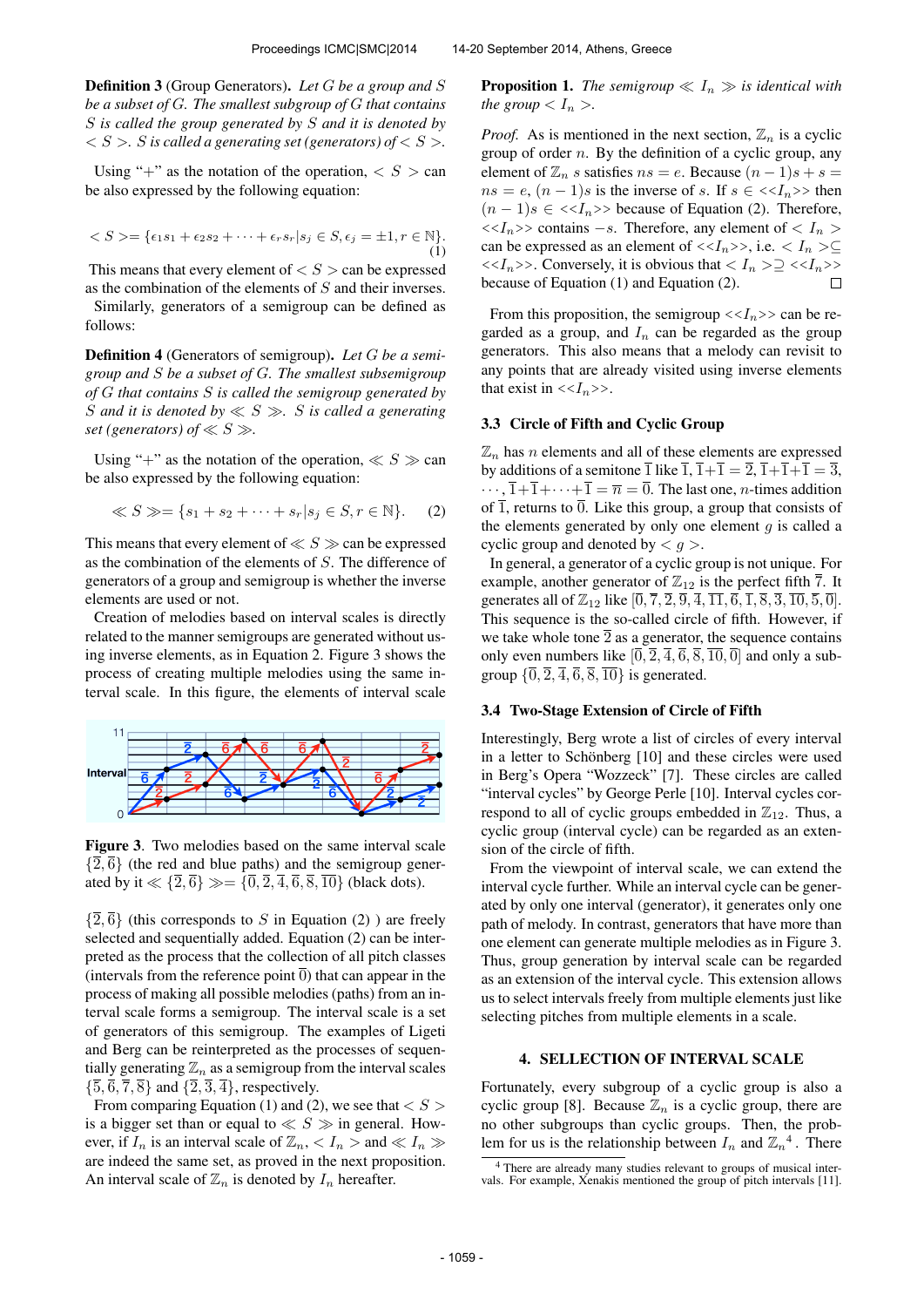are cases where the group generated by an interval scale is smaller group than whole  $\mathbb{Z}_n$  like  $\langle \overline{2} \rangle$  in  $\mathbb{Z}_{12}$ , and there are other cases where whole  $\mathbb{Z}_n$  is generated. This depends on the selection of the interval scale. In this paper, we place interval scale as a possible system to generate atonal music. From this viewpoint, the problem to be solved is which cyclic groups are generated depending on the selection of interval scales and under what condition whole  $\mathbb{Z}_n$  is generated. In this section, we investigate these problems. Solving these problems would enable us to know how to select interval scales.

First, we define a concept "chromatic" as a criterion of atonality:

**Definition 5** (Chromatic). *The group generated by*  $I_n$  *is said to be chromatic if it is identical with whole*  $\mathbb{Z}_n$ *.* 

The following lemma, which will be used later, is an extension of the famous "Euclid's lemma."

Lemma 1 (Generalized Euclid's lemma). *There exists a combination of integers*  $a_1, a_2, \dots, a_i$  *such that*  $a_1y_1 +$  $a_2y_2 + \cdots + a_iy_i = d$ , where  $y_k$  are integers  $(i > 0,$  $1 \leq k \leq i$ *)* and  $gcd(y_1, y_2, \dots, y_i) = d^5$ .

*Proof.* Mathematical induction is used to prove this statement. In the case where  $i = 1$ , either  $a_1 = 1$  or  $a_1 = -1$  is the solution because  $gcd(y_1) = |y_1|$ . In the case where  $i =$ 2, the statement is true, because it is the ordinary version of Euclid's lemma. From the prerequisite of the statement where  $i = k + 1$ ,  $gcd(y_1, y_2, \dots, y_k, y_{k+1}) = d$ . Let D be  $gcd(y_1, y_2, \dots, y_k)$ , then  $gcd(y_1, y_2, \dots, y_k, y_{k+1})$  =  $gcd(D, y_{k+1}) = d$ . From the statement where  $k = 2$ , we assume that there exists a combination of integers A, B such that  $AD + By_{k+1} = d$ . From the statement where  $i = k$ , we assume that there exist a combination of integers  $a_1, a_2, \cdots, a_k$  such that  $(a_1y_1 + a_2y_2 + \cdots + a_ky_k) = D$ . In  $AD + By_{k+1} = d$ , let's substitute D, then  $A(a_1y_1 + b_2y_2)$  $a_2y_2 + \cdots + a_ky_k$  +  $By_{k+1} = d$ . We see that the coefficients of  $y_k$  are integers. Therefore, the statement is true in the case where  $i = k + 1$ .  $\Box$ 

**Theorem 1** (Cyclic group  $\langle \overline{d} \rangle$ ).  $\langle I_n \rangle$  is identical *with the cyclic group*  $\langle \overline{d} \rangle$ *, where*  $I_n = \{ \overline{x_1}, \overline{x_2}, \cdots, \overline{x_i} \}$ *, d is the greatest common divisor of*  $\{x_1, x_2, \dots, x_i\}$ *, and*  $0 \le x_k \le n - 1(1 \le k \le i, i > 0).$ 

*Proof.*  $\langle I_n \rangle \subseteq \langle \overline{d} \rangle$  is obvious, because any elements of  $I_n$  are the classes of multiple numbers of d. Conversely, if  $\overline{d} \in \langle I_n \rangle$  is true,  $\langle I_n \rangle \geq \langle \overline{d} \rangle$  is also true. Therefore,  $\overline{d} \in < I_n >$  is what we should verify here. From Lemma 1, there exists a combination of integers  $a_1, a_2$ ,  $\cdots$ ,  $a_i$  such that  $a_1x_1 + a_2x_2 + \cdots + a_ix_i = d$ . Therefore  $a_1\overline{x_1}+a_2\overline{x_2}+\cdots+a_i\overline{x_i}=\overline{d}$ . Because the left-hand side is a member of  $\langle I_n \rangle$ ,  $\overline{d}$  is also a member of  $\langle I_n \rangle$ .  $\Box$ 

This theorem means that  $\langle I_n \rangle$  is completely determined and classified by d. For example,  $\{\overline{0}, \overline{8}, \overline{10}\}$  and  ${\{\overline{6}, \overline{8}\}}$  in  $\mathbb{Z}_{14}$  shares the greatest common divisor 2. Therefore, both interval scales generate the same subgroup <  $\overline{2} > = \{ \overline{0}, \overline{2}, \overline{4}, \overline{6}, \overline{8}, \overline{10}, \overline{12} \}^6$ .

**Theorem 2** (Condition to be chromatic).  $\langle I_n \rangle$  is chro*matic iff* d *and* n *are co-prime.*

*Proof.*  $\langle I_n \rangle$  is chromatic.  $\Longleftrightarrow \langle \overline{d} \rangle = \mathbb{Z}_n$  (because of Theorem 1).  $\Longleftrightarrow \langle \overline{d} \rangle$  has  $\overline{1}$ .  $\Longleftrightarrow \exists B \in \mathbb{Z}$  s.t.  $\overline{Bd} = \overline{1}$ .  $\iff \exists A, B \in \mathbb{Z}$  s.t.  $An + Bd = 1$ .  $\iff n$  and d are co-prime (partly because of Lemma 1).  $\Box$ 

This theorem can be used to judge whether  $I_n$  can generate atonal music that uses all of  $n$  pitch classes. In addition, if *n* is a prime number and  $I_n \neq {\overline{0}}$ , then  $I_n >$ is always chromatic, because  $d$  and  $n$  are co-prime. This is highly suggestive since the nearest neighbors of 12, 11 and 13, are prime numbers. This is as if  $n$  avoids prime numbers. Contrary to prime numbers, 12 is the number whose number of divisors is the largest in natural numbers less than 24. Thanks to this fact,  $I_{12}$  can generate relatively large numbers of subgroups. This may have something to do with the reason why 12 has been the standard<sup>7</sup>.

If  $I_n$  contains two consecutive elements  $\overline{x}$  and  $\overline{x+1}$ , then  $\langle I_n \rangle$  is chromatic because  $d = 1$ . This is the case of the interval scales of Ligeti and Berg. Here, we can guess the meaning of the selections of their interval scales. Although the smallness of the number of elements of an interval scale may contribute to clarify characteristics of sonority or sense of tonality, it may also prevent the group  $\langle I_n \rangle$  from becoming chromatic because the smallness of the number of elements tends to increase d (see Theorem 1). However, the use of the consecutive interval scale ensures atonality. Therefore, we can interpret that the selections of Ligeti and Berg share a reasonable strategy to achieve a good balance between atonality and sense of tonality.

# 5. TONE ROW TRANSFORMATIONS AND INTERVAL SCALE

In this section, we investigate the relationship between tone row transformations and the interval scale<sup>8</sup>. Tone rows<sup>9</sup> are usually related to their transformations such as transposition  $(T_i)$ , prime  $(P)$ , inversion  $(I)$ , retrograde  $(R)$ , and retrograde inversion  $(RI = IR)$ . From the viewpoint of interval scale, one of the principal problems is how the interval scales of tone rows are transformed accompanied by the tone-row transformations. However, it is obvious that transpositions of tone rows don't change the interval

In Lewin's GIS (generalized interval system), intervals are defined on an abstract space, and the group of intervals on this space, which is denoted<br>by IVLS, were studied [12, 13]. Interval system  $\mathbb{Z}_n$  is a specific case<br>of IVLS. Morris made detailed studies about the groups that consist o tone-row transformations [14]. However, how groups are generated from multiple generators hasn't been thoroughly studied.

<sup>&</sup>lt;sup>5</sup> For convenience, we define  $gcd(y_1) = |y_1|$  and  $gcd(0, 0, \dots, 0)$  $= 0.$ 

The formula for calculating the order of  $\langle I_n \rangle$  can be created, though we don't deal with it here.

Based on this idea, selecting  $n$  that realizes local maximum values of a divisor function (a function that calculate the number of divisors of  $n$ )

may be a good choice for microtonal music composition. 8 In general, interval scales are not necessarily used together with tone rows. 9 In this section, n is not necessarily twelve, and the number of notes

in a tone row is not necessarily twelve nor  $n$ .